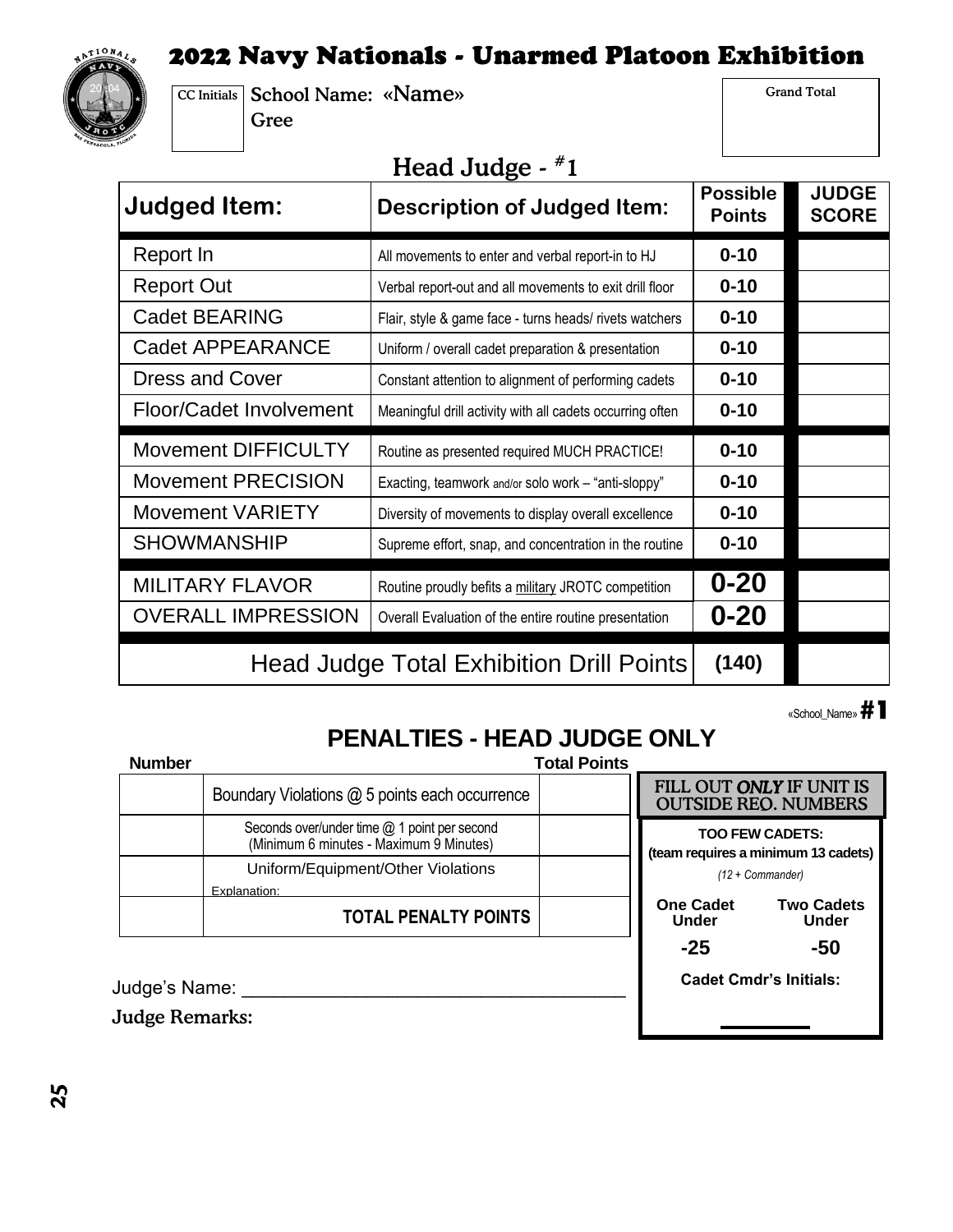#### 2022 Navy Nationals - Unarmed Platoon Exhibition



School Name: «Name» Gree

## Judge - #2

| <b>Judged Item:</b>            | ־ס<br><b>Description of Judged Item:</b>                  | <b>Possible</b><br><b>Points</b> | <b>JUDGE</b><br><b>SCORE</b> |
|--------------------------------|-----------------------------------------------------------|----------------------------------|------------------------------|
| Report In                      | All movements to enter and verbal report-in to HJ         | $0 - 10$                         |                              |
| <b>Report Out</b>              | Verbal report-out and all movements to exit drill floor   | $0 - 10$                         |                              |
| Cadet BEARING                  | Flair, style & game face - turns heads/ rivets watchers   | $0 - 10$                         |                              |
| <b>Cadet APPEARANCE</b>        | Uniform / overall cadet preparation & presentation        | $0 - 10$                         |                              |
| <b>Dress and Cover</b>         | Constant attention to alignment of performing cadets      | $0 - 10$                         |                              |
| <b>Floor/Cadet Involvement</b> | Meaningful drill activity with all cadets occurring often | $0 - 10$                         |                              |
| <b>Movement DIFFICULTY</b>     | Routine as presented required MUCH PRACTICE!              | $0 - 10$                         |                              |
|                                |                                                           |                                  |                              |
| <b>Movement PRECISION</b>      | Exacting, teamwork and/or solo work - "anti-sloppy"       | $0 - 10$                         |                              |
| <b>Movement VARIETY</b>        | Diversity of movements to display overall excellence      | $0 - 10$                         |                              |
| <b>SHOWMANSHIP</b>             | Supreme effort, snap, and concentration in the routine    | $0 - 10$                         |                              |
| <b>MILITARY FLAVOR</b>         | Routine proudly befits a military JROTC competition       | $0 - 20$                         |                              |
| <b>OVERALL IMPRESSION</b>      | Overall Evaluation of the entire routine presentation     | $0 - 20$                         |                              |

«School\_Name» #2

Judge's Name: \_\_\_\_\_\_\_\_\_\_\_\_\_\_\_\_\_\_\_\_\_\_\_\_\_\_\_\_\_\_\_\_\_\_\_\_\_

Judge Remarks: